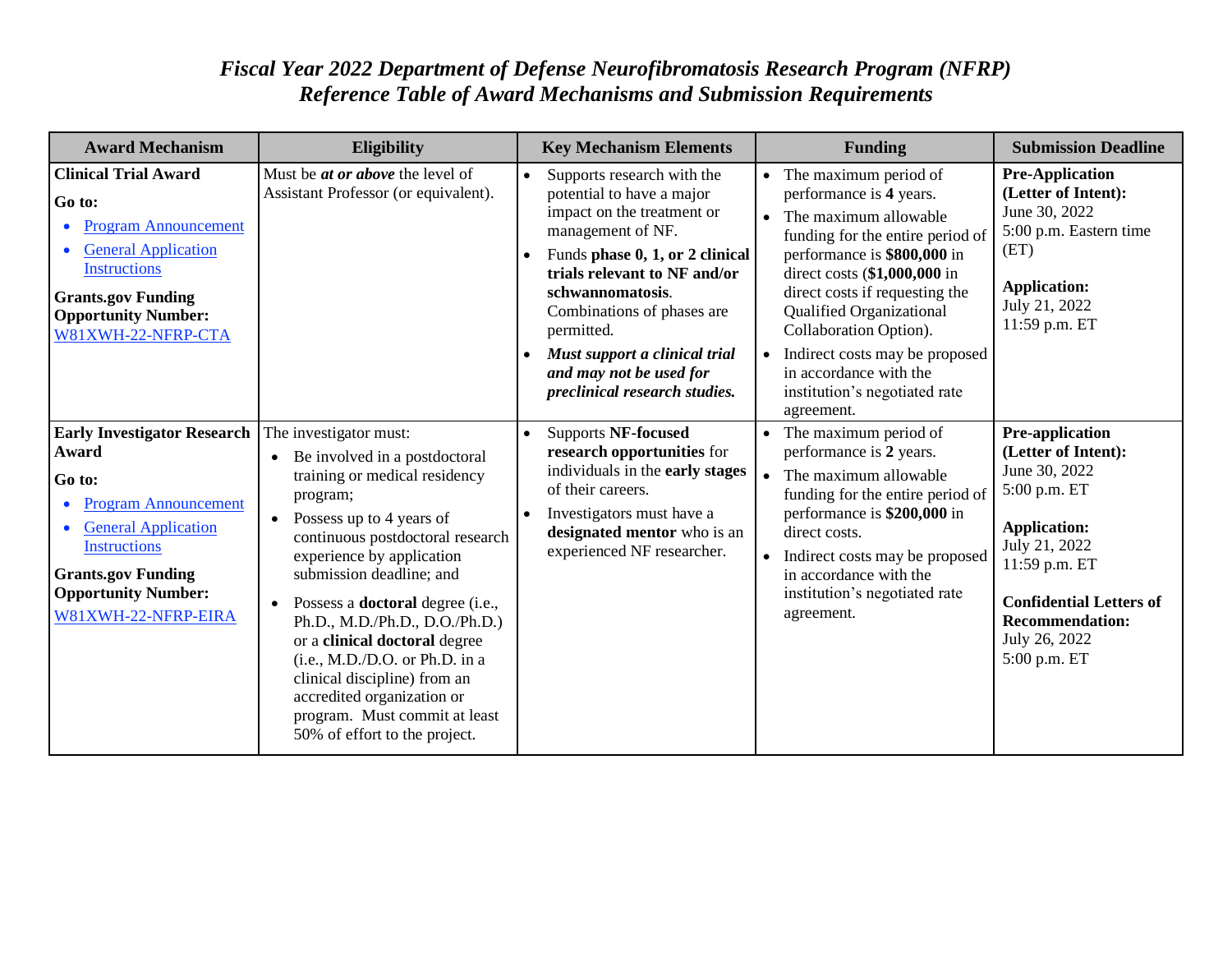## *Fiscal Year 2022 Department of Defense Neurofibromatosis Research Program (NFRP) Reference Table of Award Mechanisms and Submission Requirements*

| <b>Award Mechanism</b>                                                                                                                                                                                                                      | <b>Eligibility</b>                                                                                                                                                                                                                                                                                                                                                                                                                                                                                                                                                                                                                                                                                                                                                        | <b>Key Mechanism Elements</b>                                                                                                                                                                                                                                                                                                                                                                                                            | <b>Funding</b>                                                                                                                                                                                                                                                                                       | <b>Submission Deadline</b>                                                                                                              |
|---------------------------------------------------------------------------------------------------------------------------------------------------------------------------------------------------------------------------------------------|---------------------------------------------------------------------------------------------------------------------------------------------------------------------------------------------------------------------------------------------------------------------------------------------------------------------------------------------------------------------------------------------------------------------------------------------------------------------------------------------------------------------------------------------------------------------------------------------------------------------------------------------------------------------------------------------------------------------------------------------------------------------------|------------------------------------------------------------------------------------------------------------------------------------------------------------------------------------------------------------------------------------------------------------------------------------------------------------------------------------------------------------------------------------------------------------------------------------------|------------------------------------------------------------------------------------------------------------------------------------------------------------------------------------------------------------------------------------------------------------------------------------------------------|-----------------------------------------------------------------------------------------------------------------------------------------|
| <b>Exploration - Hypothesis</b><br><b>Development Award</b><br>Go to:<br><b>Program Announcement</b><br><b>General Application</b><br><b>Instructions</b><br><b>Grants.gov Funding</b><br><b>Opportunity Number:</b><br>W81XWH-22-NFRP-EHDA | Investigators at all academic levels<br>(or equivalent).                                                                                                                                                                                                                                                                                                                                                                                                                                                                                                                                                                                                                                                                                                                  | Supports the initial exploration<br>of innovative, high-risk,<br>high-gain concepts and<br>potentially groundbreaking<br>concepts in NF research.<br>Preliminary and/or published<br>data are encouraged but not<br>required.<br>Clinical trials are not allowed.                                                                                                                                                                        | The maximum period of<br>$\bullet$<br>performance is 2 years.<br>The maximum allowable<br>$\bullet$<br>funding for the entire period of<br>performance is \$100,000 in<br>direct costs.<br>• Indirect costs may be proposed<br>in accordance with the<br>institution's negotiated rate<br>agreement. | <b>Pre-Application</b><br>(Letter of Intent):<br>June 30, 2022<br>5:00 p.m. ET<br><b>Application:</b><br>July 21, 2022<br>11:59 p.m. ET |
| <b>New Investigator Award</b><br>Go to:<br><b>Program Announcement</b><br>۰<br><b>General Application</b><br><b>Instructions</b><br><b>Grants.gov Funding</b><br><b>Opportunity Number:</b><br>W81XWH-22-NFRP-NIA                           | Must be either:<br>• Early-Stage Investigator (ESI)<br>- An independent investigator at<br>or below the level of Assistant<br>Professor (or equivalent) who<br>plans to commit at least 30% of<br>their effort toward the proposed<br>research project; or<br><b>Established Investigator (EI) -</b><br>$\bullet$<br>An independent investigator in<br>an area other than<br>neurofibromatosis (NF) at or<br>above the level of Assistant<br>Professor seeking to transition<br>into a career in NF research who<br>plans to commit at least 10% of<br>their effort toward the proposed<br>research project.<br>Applicants may not have received<br>more than \$300,000 in direct costs<br>for NF research as a Principal<br>Investigator of any program within<br>CDMRP. | <b>ESI:</b> Supports the continued<br>development of promising<br>independent investigators<br><b>EI:</b> Supports the transition of<br>established investigators from<br>other research fields into a<br>career in NF research.<br>Prior experience in NF<br>research is not required.<br>Preliminary and/or published<br>data relevant to NF and the<br>proposed research project are<br>required.<br>Clinical trials are not allowed. | The maximum period of<br>$\bullet$<br>performance is 3 years.<br>The maximum allowable<br>$\bullet$<br>funding for the entire period of<br>performance is \$450,000 in<br>direct costs.<br>• Indirect costs may be proposed<br>in accordance with the<br>institution's negotiated rate<br>agreement. | <b>Pre-Application</b><br>(Letter of Intent):<br>June 30, 2022<br>5:00 p.m. ET<br><b>Application:</b><br>July 21, 2022<br>11:59 p.m. ET |